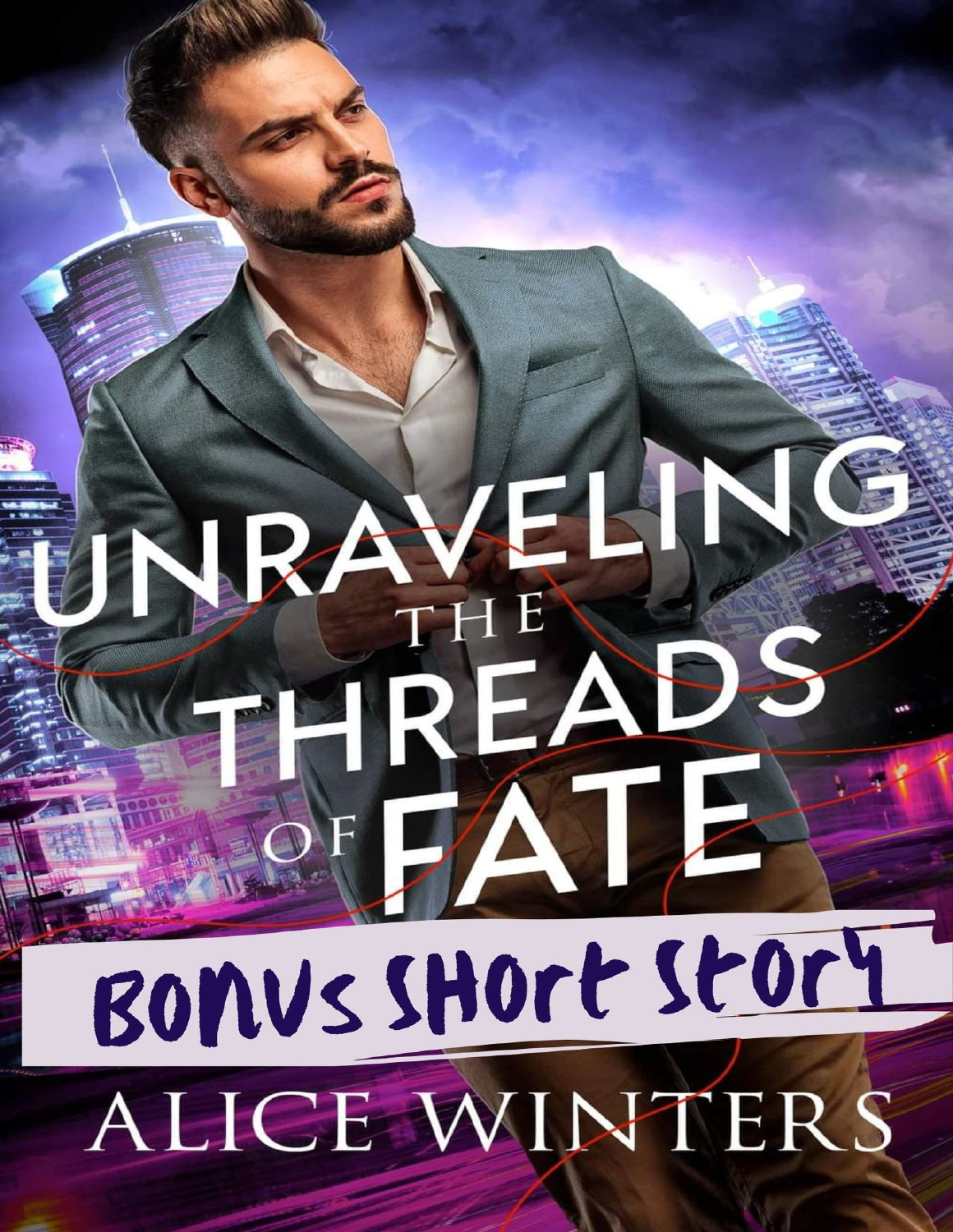By: Alice Winters Light proofing: Courtney Bassett

\*\*\*Please wait to read this short until after you've finished Unraveling the Threads of Fate

## Alex

As I watch the people move around me, all dressed in their finest, I can't help but wonder how I ever ended up here. How could I have gone from questioning the purpose of my life to being so absolutely happy? I never realized how much my life would change the moment Bishop stepped into it. And seeing my family and the man who is now my husband makes me happier than I could ever have imagined.

Cali is laughing as Elijah swings her around, trying to do some kind of swing dance move that sets her off into a fit of giggles. Edward is trying to coerce his partner to her feet. My father is watching from a table.

And Bishop… Bishop is watching me.

"What are you staring at?" Bishop asks.

"You jealous?" I tease.

"Well, I assumed once we were married your eyes would always be fixated only on me forever and ever," he jokes as he glances down at his newly placed ring. The smile on his face when he looks at it immediately makes me smile.

"I was just going to walk around giving you doe eyes?" I ask.

"Yes!"

"I'd be smashing into walls and everything."

"Nope! Because I would be there to catch you! Wrapping you up in my loving arms."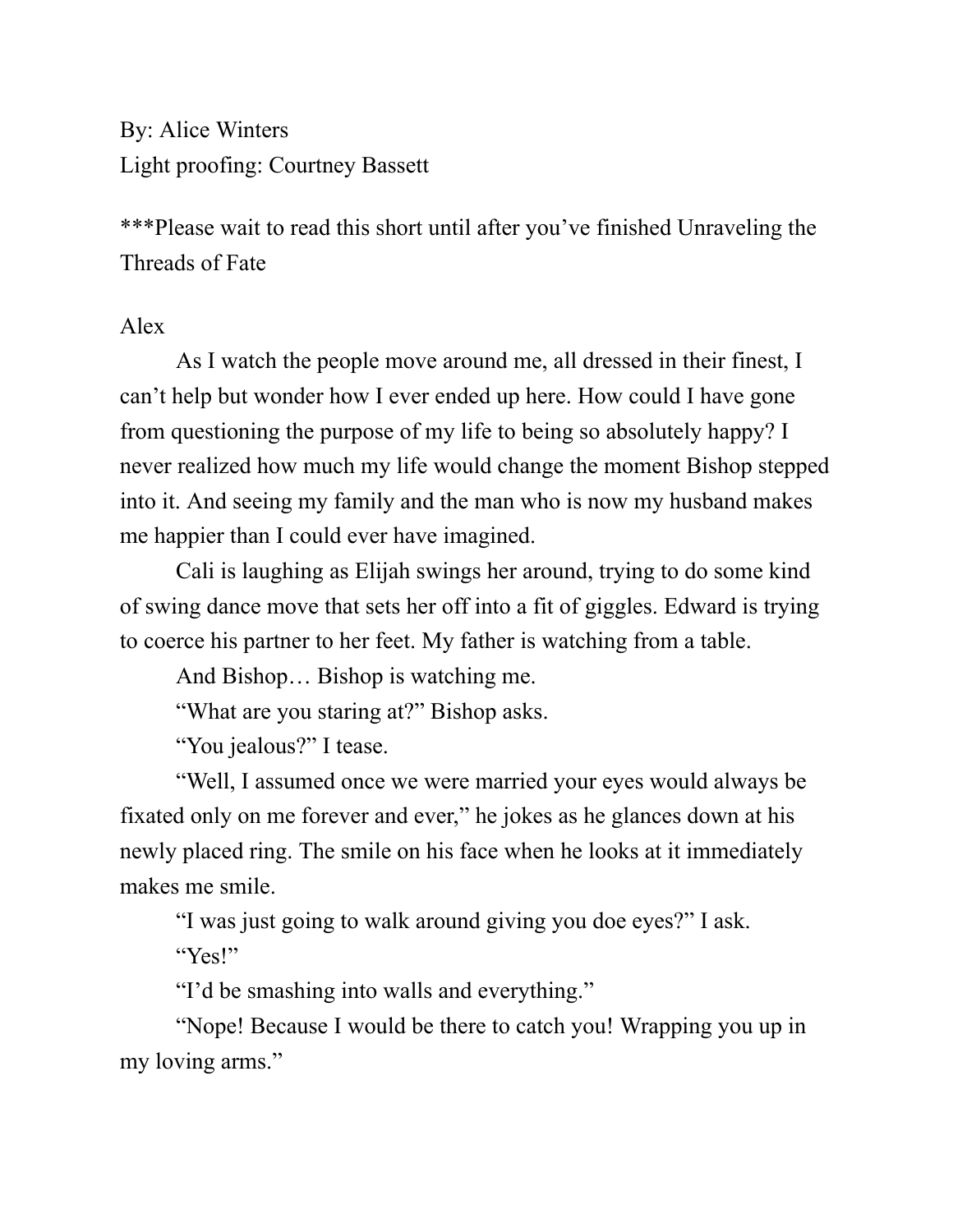I raise an eyebrow at this crazy man who I love too much. I can tell that I love him too much because even when he says insane things, I still just love him. "There's something about you…"

"Something spectacular?" he asks.

I grin at him. "Yep, definitely what I was going to say."

He runs his fingers through his hair before smoldering at me. "I know."

That makes me laugh as I shake my head at him. The music is pounding and people are laughing and moving around us. And I love every moment of it but I also long for a single moment where it's just us.

"Want to step outside for a second?" I ask.

"Sure," he says as I grab his hand, sliding my fingers between his as I make my way out of the hall and through the front door, into the night. I can still hear the music chasing after us, but it's quieter now.

"Everything alright? You haven't seen something crazy, right?" Bishop asks. Poor Bishop always assumes we'll have another thread incident whenever I'm upset. "Or was it me asking you to stare at me forever? Was that overkill?"

"Nah, I loved the idea of forever staring into your soul," I joke. "Forever and ever, just staring at you. Might get a bit awkward at times but I made a commitment. I think it was somewhere in the vows, right?"

"All but when I go to the bathroom."

"Now you're getting picky? We've been married…"—I glance at my watch—"two hours and you're already demanding things."

"That's me. Bishop the Demander!"

I shake my head. "Honestly, I just wanted a moment with only you." His smile widens. "You can have all the moments you want."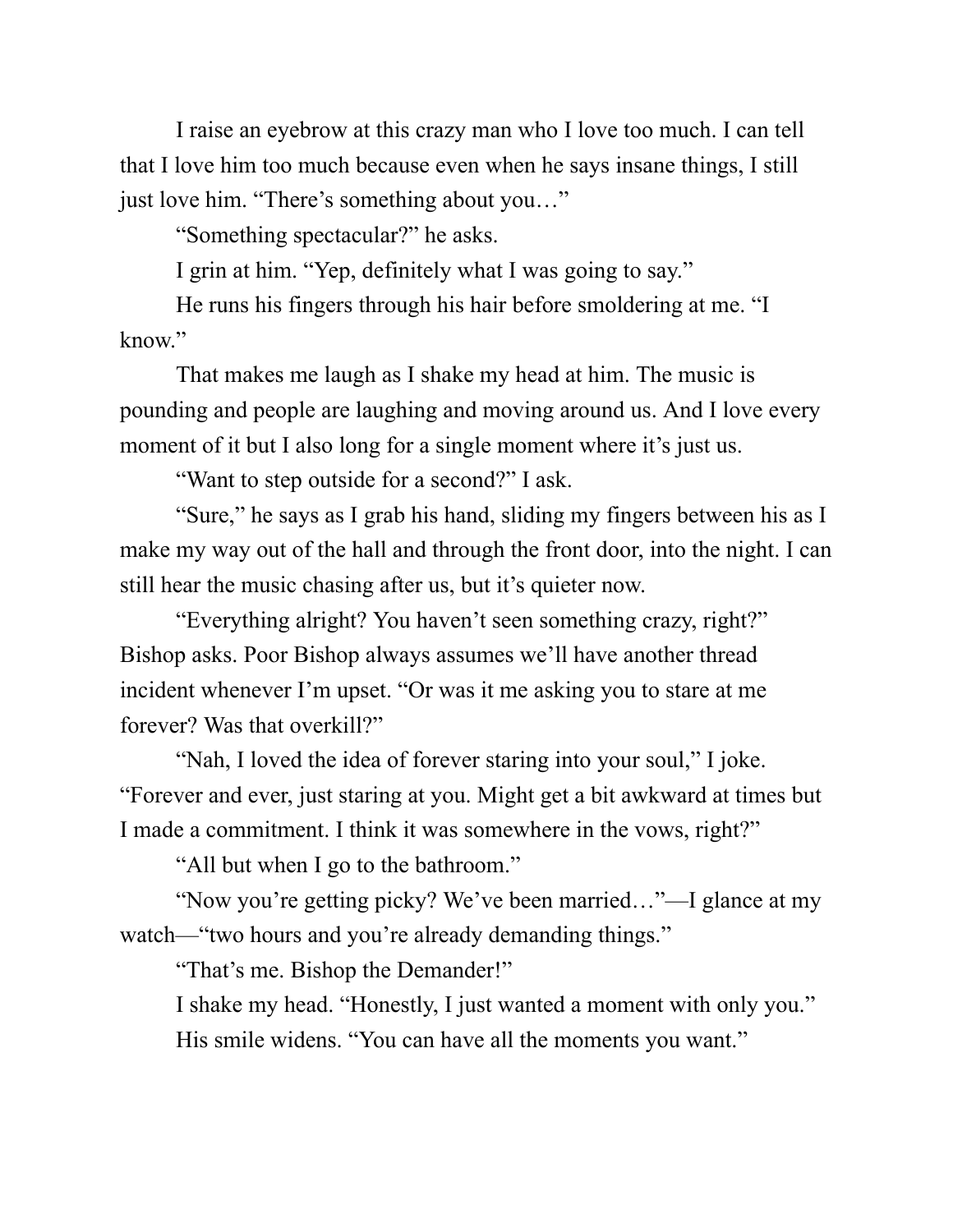I take his hand and look down at the thread wrapped around his finger before pulling him in closer. Even though I've had that thread to reassure me for quite a while, I feel happy to see the ring there, something that shows others who can't see that he's mine. I drape my arms around his neck as he drapes his around mine and we gently sway to the music leaking into the parking lot.

"It's such a lovely night; clearly this was meant to be," he says.

"So if it was raining, you'd have left me at the altar?"

Bishop shrugs. "Definitely would have considered it. I mean… you did shoot me previously."

"You were supposed to forget that," I say.

"Are you going to shoot me again to make me forget?" Bishop asks, like he's nervous.

"I might!" I tease. "Depends whether you straighten up at all."

"I promise to be a good boy," he says. "Don't want you to pull out your ruler and spank me like the bad boy I am."

I can't help but grin at him. "You're so ridiculous and I love it."

How can someone's smile make me feel so much happiness? So much everything?

"We should like… run naked through the woods or something," Bishop announces.

I stop our slow dance so abruptly that he steps on me. "Excuse me, what?"

"It's a full moon, that's what soul mates do on a full moon," he decides.

"We're not freaking werewolves."

"Oh… I… right. *Totally* not a werewolf."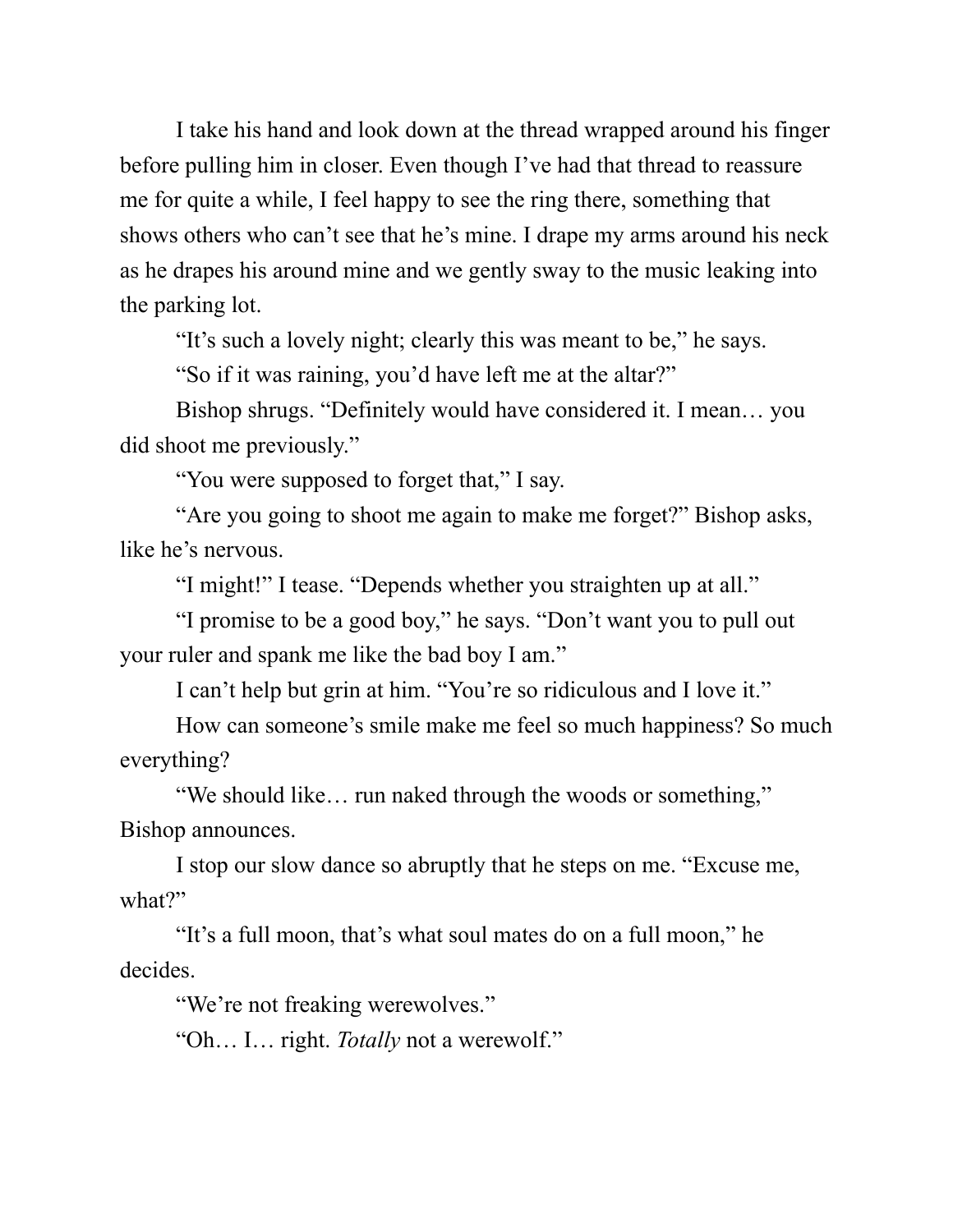I grin at him. "I love you, but you'd one hundred percent be a golden retriever."

"That's fine… I guess if you don't want to be involved in my soul mate ritual, we can go inside…"

I shake my head, but honestly… honestly, I don't hate the idea. "The first one to reach that pond butt-ass naked wins," I declare as I take off at a run into the woods.

"Hold on! I thought you were making fun of me!"

"I totally was," I yell. "Don't you dare snag your tux on anything running through these trees!"

"Alex, it's okay if the tux gets snagged. It's not that big of a deal."

"I plan to pawn this bitch. Who knows what you paid for it. I'd probably faint if I found out," I say as he runs after me.

"I plan to stuff mine so when I'm away on business trips you can spoon it and think of me. I can even make a secret love hole in it if you want."

"Dear god, no. I do not want."

Bishop's cackles follow after me as I try to shake that imagery out of my head. "You don't want a secret Bishop 2.0 love hole?"

I pull my tie free and stuff it into a pocket before unbuttoning my vest and shirt. "Stop saying it!"

"The love hole part?"

"Damn you for being faster than me," I say as I try to outrun him and this conversation. When we reach the pond tucked back from building a far enough distance that no one could tell that we're in it, I shed the clothes, laying them neatly on my shoes so they don't get dirty, and rush for the pond.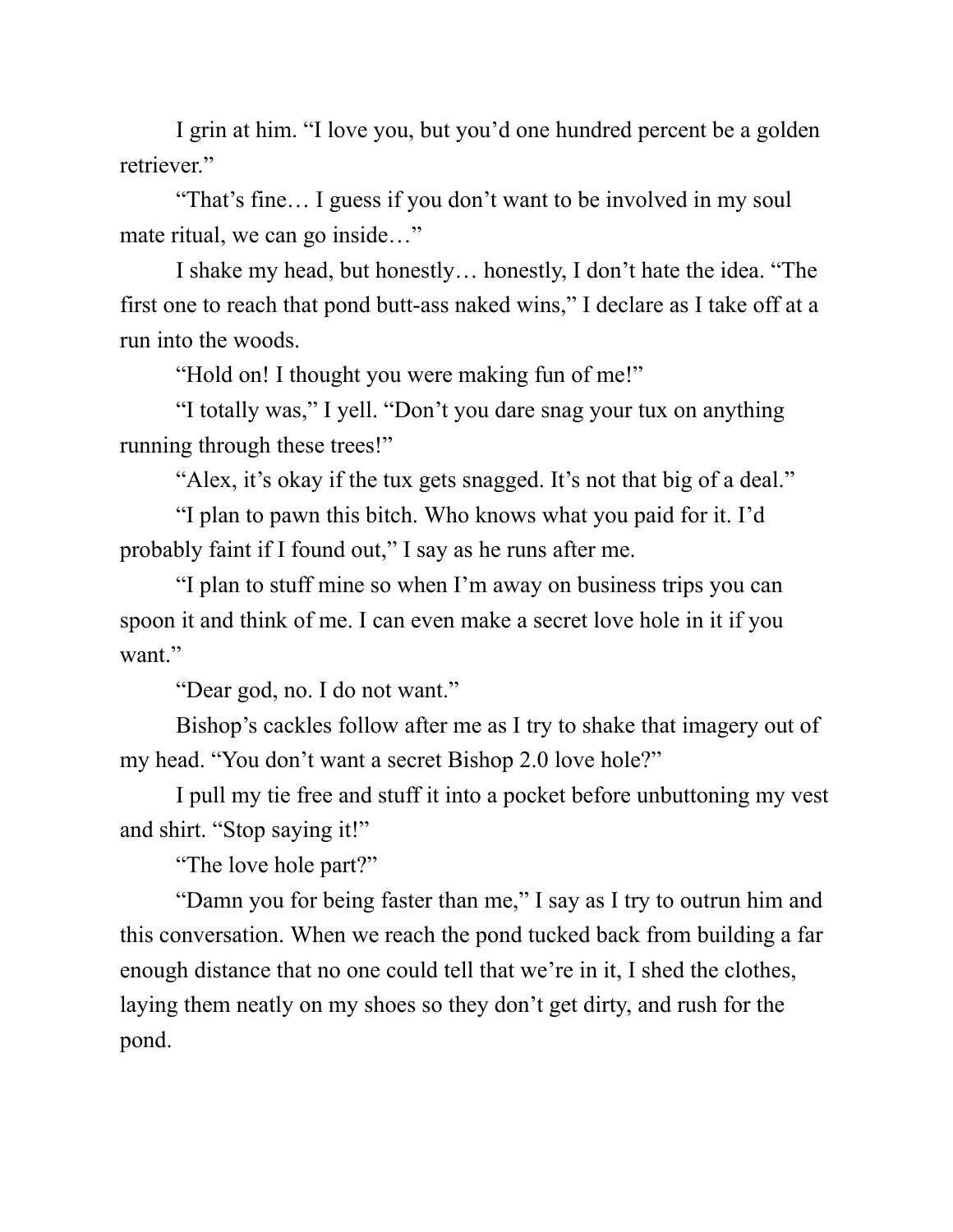I take one step into it and realize that even if the spring air is warm enough, the pond definitely is not. "On second thought—"

Bishop grabs me and drags me in after him. He trips and we both go falling into the water. Thankfully, I keep my head above water as I cling onto him.

"Bishop, it's fucking cold."

"My balls are being sucked back into my body, but I won," he decides.

"Did you? What did you win?" I cling desperately to him. "Frostbitten balls?"

"Yesssss. But I still won."

I'm trying my hardest to suck all warmth from his body by wrapping my arms and legs around him while he paddles. "Don't go farther from shore. What are you doing?"

"We're starting this marriage off strong," he says. "I want to see if you'd be willing to let me drown for my money. It's the ultimate test!"

"Oh my god. There is something wrong with you," I decide.

"We're going… '*Under the sea—*'"

"Do not think breaking out in Disney songs will make this more romantic."

"I don't *think;* I know. Let me try a different one. Let's see… let's see… ooh. Here we go. '*It's really me, it's Bishop, breathe it in—*'"

I shake my head. "No."

"*I know it's a lot, the hair, the bod, when you're staring at a god!*"

"You're not going to win me over with songs from *Moana.* You'd probably win my sister's heart though. God, we had to watch it over and over and over."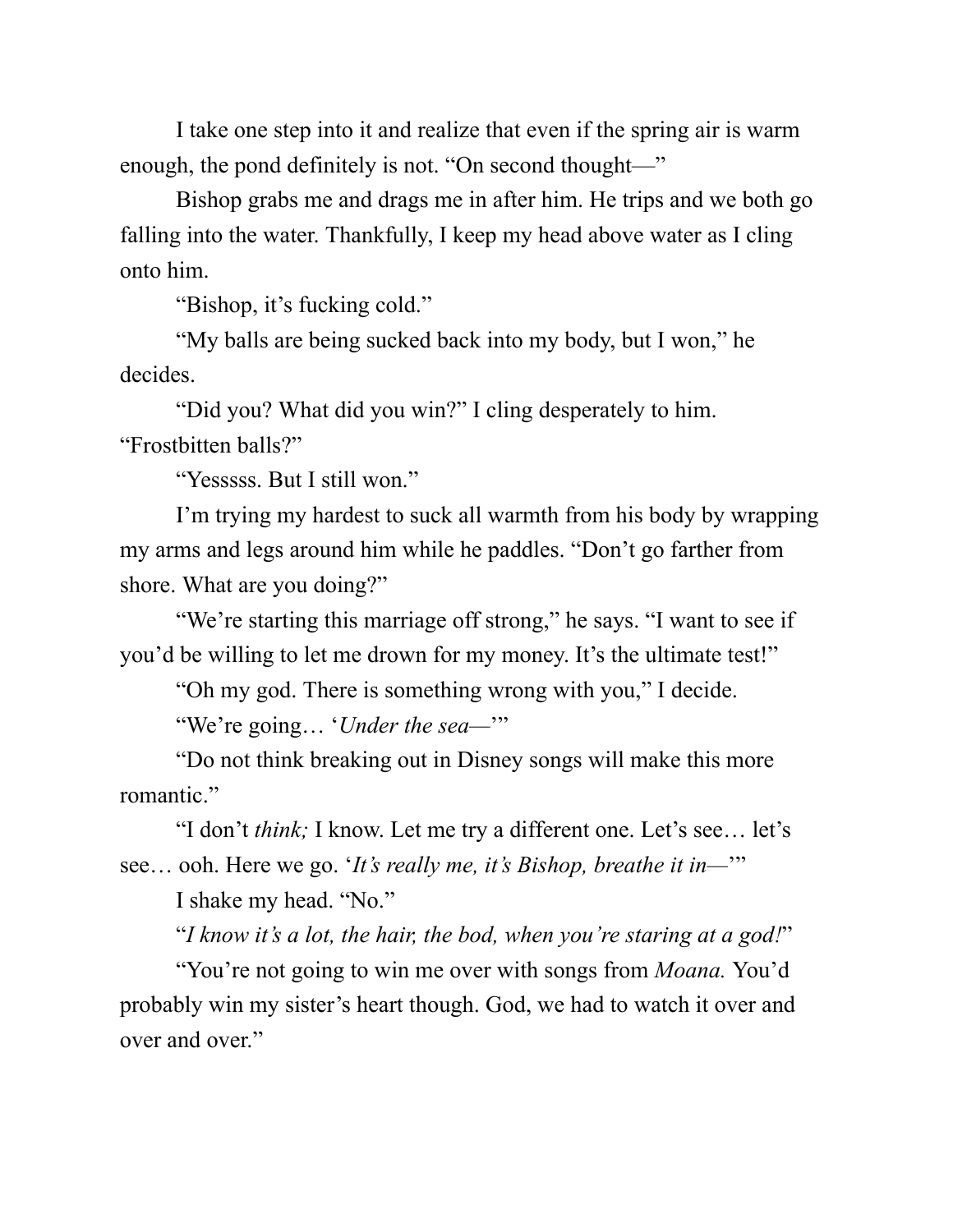I think Bishop decides that maybe I won't be wooed with that one and decides to do another shift, but in the wrong direction. "*Now I know I can be happy as a clam because I'm beautiful, baby—*"

I decide to just drown him before I have to hear more songs about how amazing he is. Immediately, I regret it because he just drags me down into the frigid underworld with him. He gives me a kiss underwater before we both break through the surface.

He comes up with wide eyes. "You really *do* just want me for my money!"

"It's a good thing you're sexy because this is husband abuse," I decide.

"H-Husband abuse? I take you out to a moonlit pond. I strip my clothes off so you can peruse my naked flesh. I *serenade* you with songs about how awesome I am, and it's husband abuse?"

That makes me laugh, and thankfully while he's distracted, he allows me to drag him over to the shore where life will hopefully come back to my limbs.

"We should probably get back to our reception, you know, the thing where the people are there to see *us*," I say.

"Well, I had to pay most of them on your side to even come and the ones on my side are just there because I'm rich, so I wouldn't fret too much," he says.

"How much did I get paid?" I ask.

"Oh, you hit the jackpot, baby. You get me."

I shake my head as I stand butt-naked in the spring night air and kiss him. "Well… you *are* the only thing I need. Well, and my sister and Pascal."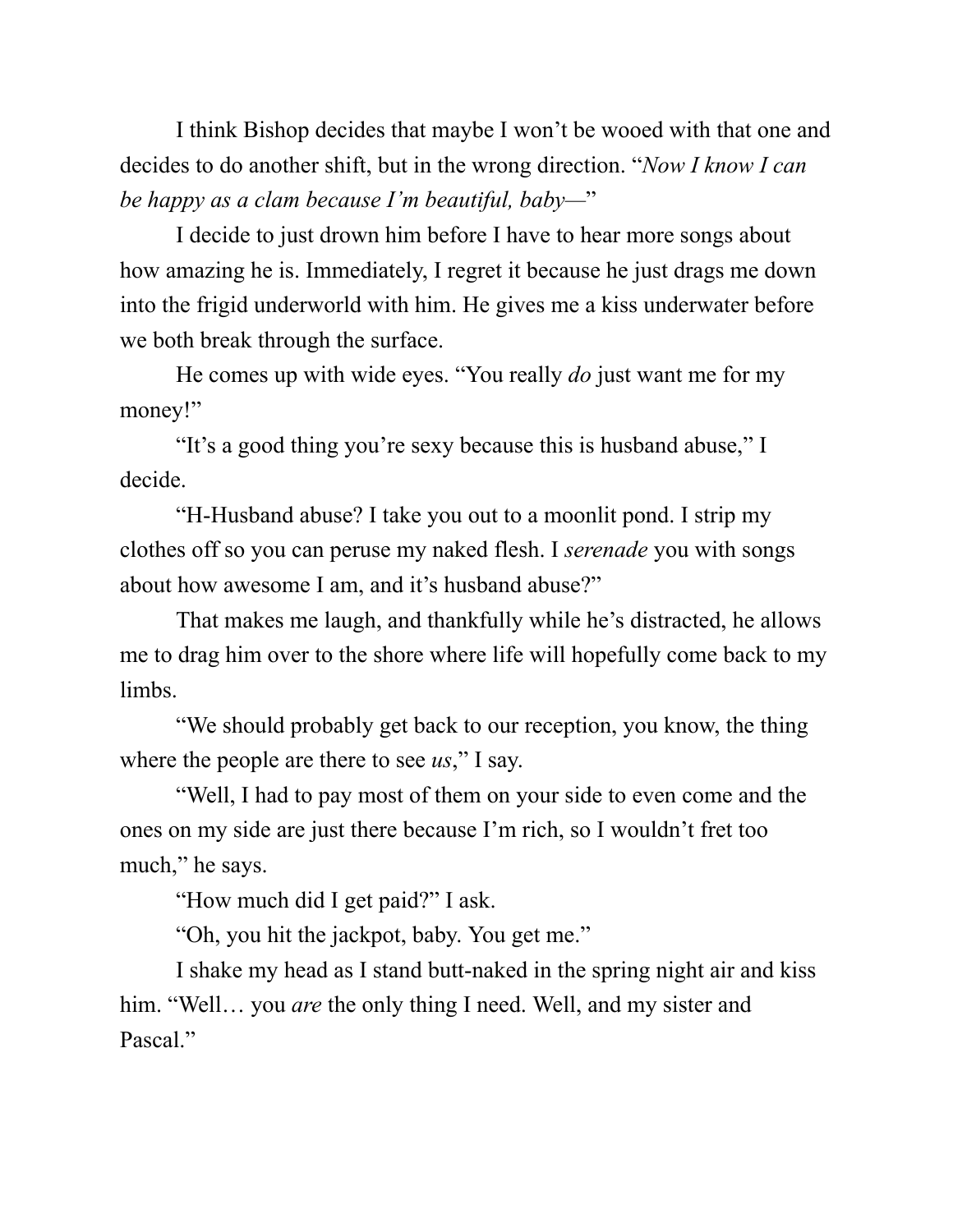"Can we leave Pascal out of it? He's decrepit by this age. He vomited a hairball *into* my shoe. I didn't realize until my foot was *in* the shoe. I literally had to pay someone to clean it up for me."

"You better not have!"

"I just screamed and people came running to clean it up," he says.

"I hope you're joking. Now… how do we dry off? I thought none of this through." I shake my head. "My issue is that I literally just see your face and then do whatever you tell me to do."

"I know. It's adorable. Here, you can dry your face off with my underwear," he says as he picks them up and comes at me.

"No!"

"I thought you loved me."

"I thought so too!" I say as I back away. "Remember when you cried when you got your shoes wet in a puddle? Look at you now."

"I know. I became a *man*," he says as he tries dusting off the leaves sticking to his feet before putting his underwear on. I feel like I don't have much more luck than him. "I'm so manly now. The other day, I was in the store and saw these shoes I really liked but halfway up to the register I actually looked at what they cost, and when I saw they were six hundred dollars, I felt like you'd get mad so I put them back."

I hesitate because he bought me some really nice shoes the other day that he assured me were a good deal. "Please don't tell me what happened next."

"And then I saw a different pair *next* to them—"

"Dammit, Bishop. I'm going to have to see receipts for everything you buy me from now on." I pick up the shoes in question. "I just ran through a freaking *forest* in these shoes!"

He just smiles. "And you looked stylish while doing it."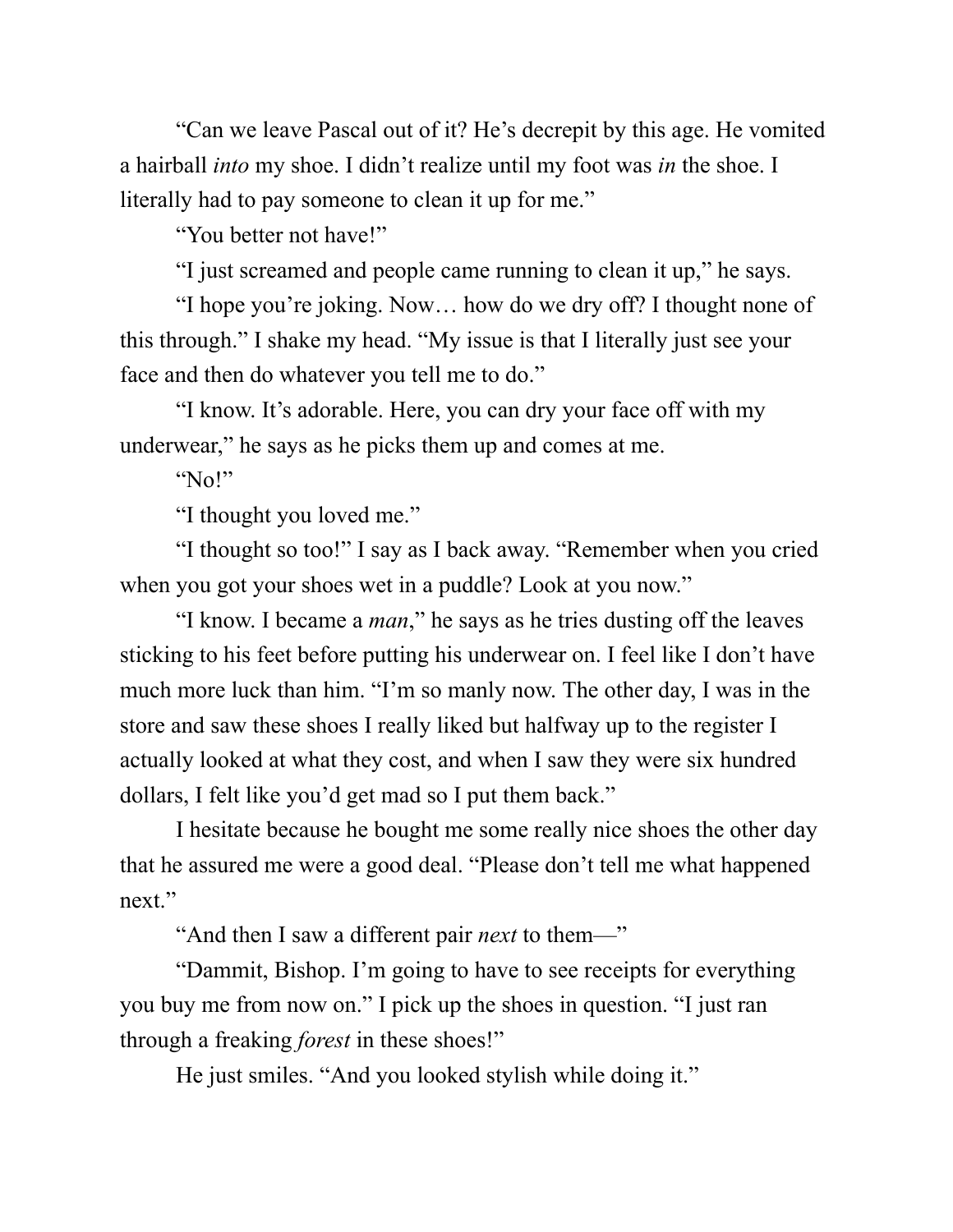"I'm going to put my pond-soaked feet into them." "It's all good." "How much were they?" "They were cheaper!" "By what? A dollar?" "At least!" My heart. My fragile heart. "We're having a talk later." "Before or after we consummate our marriage?"

"Before. That way if I don't like your answer, you get to spend the evening with hand number one and hand number two," I warn as I pull my clothes on. They stick to my wet body, and I can't help but wonder if I smell, but it's my fault for being pulled into one of Bishop's antics just because he's adorable.

We walk back to the reception hall hand in hand, and honestly, I don't know if anyone even noticed we were missing. It was nice getting away for a moment. Having some time with just him and me. Somehow it made the evening even more magical.

"What *happened* to you?" Cali asks. "Did Bishop try drowning you?"

"He did. He thought he could get rid of me, but I'm resilient."

"Is this because of that time you shot him?" she asks.

I glower at her as Elijah grins, clearly pleased with his date.

"Shhhh, we don't want to anger him. I saw him appreciating the knife used to cut the cake earlier," Bishop says.

"I was not! I literally just didn't want to cut the cake with the wrong side!"

"Once I woke up in the middle of the night and he was playing with a rope. When I asked him what the rope was for, he said it was his favorite